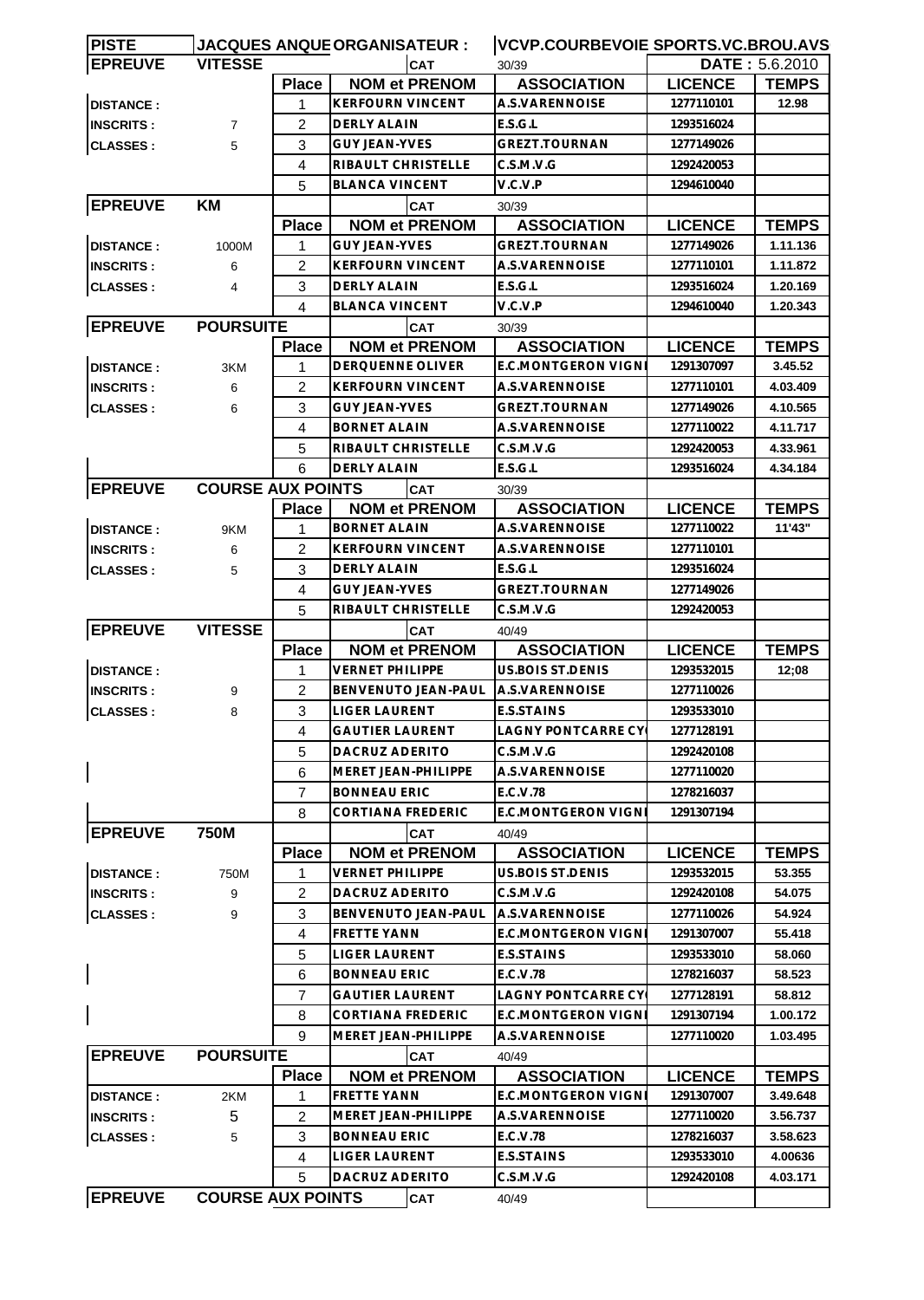|                                     |                          | <b>Place</b>      | <b>NOM et PRENOM</b>                               | <b>ASSOCIATION</b>                         | <b>LICENCE</b>        | <b>TEMPS</b>           |
|-------------------------------------|--------------------------|-------------------|----------------------------------------------------|--------------------------------------------|-----------------------|------------------------|
| <b>DISTANCE:</b>                    | 9KM                      | 1                 | <b>DACRUZ ADERITO</b>                              | C.S.M.V.G                                  | 1292420108            | 15'08"                 |
| <b>INSCRITS:</b>                    | $\vert$                  | 2                 | <b>MERET JEAN-PHILIPPE</b>                         | <b>A.S.VARENNOISE</b>                      | 1277110020            |                        |
| <b>CLASSES:</b>                     | 4                        | 3                 | <b>LIGER LAURENT</b>                               | <b>E.S.STAINS</b>                          | 1293533010            |                        |
|                                     |                          | 4                 | <b>VERNET PHILIPPE</b>                             | <b>US.BOIS ST.DENIS</b>                    | 1293532015            |                        |
| <b>EPREUVE</b>                      | <b>VITESSE</b>           |                   | CAT                                                | 50/59                                      |                       |                        |
|                                     |                          | <b>Place</b>      | <b>NOM et PRENOM</b>                               | <b>ASSOCIATION</b>                         | <b>LICENCE</b>        | <b>TEMPS</b>           |
| <b>DISTANCE:</b>                    |                          | 1                 | <b>SIOUL DOMINIQUE</b>                             | <b>U.S.CRETEIL</b>                         | 1294604287            | 13.43                  |
| <b>INSCRITS:</b>                    | 9                        | 2                 | <b>MOREL ERIC</b>                                  | <b>V.C.BROU</b>                            | 1277140027            |                        |
| <b>CLASSES:</b>                     | 9                        | 3                 | <b>PARISOT JEAN-PIERRE</b>                         | A.C.P.B                                    | 1277130039            |                        |
|                                     |                          | 4                 | <b>GUIBOREL J.FRANCOIS</b>                         | <b>C.S.M.PUTEAUX</b>                       | 1292401               |                        |
|                                     |                          | 5                 | <b>D'AGUANO BERNARD</b>                            | C.M.A.93                                   | 1293505429            |                        |
|                                     |                          | 6                 | <b>LEBIGRE DENIS</b>                               | <b>U.C.GAMBAIS</b>                         | 1278229067            |                        |
|                                     |                          | 7                 | <b>DIVO FRANCOIS</b>                               | <b>U.S.M.GAGNY</b>                         | $1293$                |                        |
|                                     |                          | 8                 | <b>ALEXIEIFF FRANCOIS</b>                          | V.C.V.P                                    | 1294610063            |                        |
|                                     |                          | 9                 | <b>BETEMPS MICHEL</b>                              | <b>V.C.BROU</b>                            | 1277140022            |                        |
| <b>EPREUVE</b>                      | 500M                     |                   | <b>CAT</b>                                         | 50/59                                      |                       |                        |
|                                     |                          | <b>Place</b>      | <b>NOM et PRENOM</b>                               | <b>ASSOCIATION</b>                         | <b>LICENCE</b>        | <b>TEMPS</b>           |
| <b>DISTANCE:</b>                    | 500M                     | 1                 | <b>LANGLOIS DIDIER</b>                             | <b>JSFG</b>                                | 1277114185            | 37.818                 |
| <b>INSCRITS:</b>                    | 12                       | $\overline{c}$    | <b>SIOUL DOMINIQUE</b>                             | <b>U.S.CRETEIL</b>                         | 1294604287            | 38.572                 |
| <b>CLASSES:</b>                     | 12                       | 3                 | <b>GUIBOREL J.FRANCOIS</b>                         | <b>C.S.M.PUTEAUX</b>                       | 1292401               | 39.851                 |
|                                     |                          | 4                 | <b>MOREL ERIC</b>                                  | <b>V.C.BROU</b>                            | 1277140027            | 39.877                 |
|                                     |                          | 5                 | <b>DIVO FRANCOIS</b>                               | <b>U.S.M.GAGNY</b>                         | 1293513147            | 40.162                 |
|                                     |                          | 6                 | <b>SAMSON PATRICK</b>                              | C.S.M.C                                    | 1292411154            | 41.203                 |
|                                     |                          | $\overline{7}$    | <b>D'AGUANO BERNARD</b>                            | C.M.A.93                                   | 1293505429            | 41.529                 |
|                                     |                          | 8                 | <b>RENAUX RAYMONT</b>                              | E.C.N.P                                    | 1293504082            | 42:632                 |
|                                     |                          | 9                 | <b>MAGLIETTA ERICO</b>                             | C.S.M.V.G                                  | 1292420154            | 43.499                 |
|                                     |                          | 10                | <b>LEMOINE PATRICK</b>                             | <b>C.S.M.PUTEAUX</b>                       | 1292401125            | 43.899                 |
|                                     |                          | 11                | <b>PARISOT JEAN-PIERRE</b>                         | A.C.P.B                                    | 1277130039            | 44.174                 |
|                                     |                          | 12                | <b>LEBIGRE DENIS</b>                               | <b>U.C.GAMBAIS</b>                         | 1278229067            | 45.106                 |
| <b>EPREUVE</b>                      | <b>POURSUITE</b>         |                   | <b>CAT</b>                                         | 50/59                                      |                       |                        |
|                                     |                          | <b>Place</b>      | <b>NOM et PRENOM</b>                               | <b>ASSOCIATION</b>                         | <b>LICENCE</b>        | <b>TEMPS</b>           |
| <b>DISTANCE:</b>                    | 2KM                      | 1                 | <b>LANGLOIS DIDIER</b>                             | <b>JSFG</b>                                | 1277114185            | 2.36.745               |
| <b>INSCRITS:</b>                    | 9                        | 2                 | <b>MOREL ERIC</b>                                  | <b>V.C.BROU</b>                            | 1277140027            | 2.44.576               |
| <b>CLASSES:</b>                     | 9                        | $\mathbf{3}$      | <b>GUIBOREL J.FRANCOIS</b>                         | <b>C.S.M.PUTEAUX</b>                       | 1292401               | 2.48.448               |
|                                     |                          | 4                 | <b>SAMSON PATRICK</b>                              | C.S.M.C                                    | 1292411154            | 2.50.280               |
|                                     |                          | 5                 | <b>LEMOINE PATRICK</b>                             | <b>C.S.M.PUTEAUX</b>                       | 1292401125            | 2.52.774               |
|                                     |                          | 6                 | <b>MAGLIETTA ERICO</b>                             | C.S.M.V.G                                  | 1292420154            | 2.55.226               |
|                                     |                          | 7                 | <b>DUPIN CLAUDE</b>                                | <b>U.C.GAMBAIS</b>                         | 1278229094            | 2.58.138               |
|                                     |                          | 8                 | <b>LEBIGRE DENIS</b>                               | <b>U.C.GAMBAIS</b>                         | 1278229067            | 3.01.304               |
|                                     |                          | 9                 | <b>BETEMPS MICHEL</b>                              | <b>V.C.BROU</b>                            | 1277140022            | 3.08.688               |
| <b>EPREUVE</b>                      | <b>COURSE AUX POINTS</b> |                   | <b>CAT</b>                                         | 50/59                                      |                       |                        |
| <b>DISTANCE:</b>                    | 10KM                     | <b>Place</b><br>1 | <b>NOM et PRENOM</b><br><b>GUIBOREL J.FRANCOIS</b> | <b>ASSOCIATION</b><br><b>C.S.M.PUTEAUX</b> | <b>LICENCE</b>        | <b>TEMPS</b><br>14'46" |
|                                     | 13                       | $\overline{2}$    | <b>MOREL ERIC</b>                                  | <b>V.C.BROU</b>                            | 1292401<br>1277140027 |                        |
| <b>INSCRITS:</b><br><b>CLASSES:</b> | 10                       | 3                 | <b>SAMSON PATRICK</b>                              | C.S.M.C                                    | 1292411154            |                        |
|                                     |                          | 4                 | <b>ALEXIEIFF FRANCOIS</b>                          | V.C.V.P                                    | 1294610063            |                        |
|                                     |                          | 5                 | <b>LEMOINE PATRICK</b>                             | <b>C.S.M.PUTEAUX</b>                       | 1292401125            |                        |
|                                     |                          | 6                 | <b>SIOUL DOMINIQUE</b>                             | <b>U.S.CRETEIL</b>                         | 1294604287            |                        |
|                                     |                          | 7                 | <b>DUPIN CLAUDE</b>                                | <b>U.C.GAMBAIS</b>                         | 1278229094            |                        |
|                                     |                          | 8                 | <b>LEBIGRE DENIS</b>                               | <b>U.C.GAMBAIS</b>                         | 1278229067            |                        |
|                                     |                          | 9                 | <b>D'AGUANO BERNARD</b>                            | C.M.A.93                                   | 1293505429            |                        |
|                                     |                          | 10                | <b>MAGLIETTA ERICO</b>                             | C.S.M.V.G                                  | 1292420154            |                        |
| <b>EPREUVE</b>                      | <b>VITESSE</b>           |                   | <b>CAT</b>                                         | $60+$                                      |                       |                        |
|                                     |                          | <b>Place</b>      | <b>NOM et PRENOM</b>                               | <b>ASSOCIATION</b>                         | <b>LICENCE</b>        | <b>TEMPS</b>           |
| <b>DISTANCE:</b>                    |                          | 1                 | <b>BRIAT MICHEL</b>                                | A.D.P.A.S                                  | 1275001017            | 14.49                  |
| <b>INSCRITS:</b>                    | 11                       | 2                 | <b>HAUET JEAN-PIERRE</b>                           | U.S.E.E                                    | 1295711024            |                        |
| <b>CLASSES:</b>                     | 10                       | 3                 | <b>GRIGNON RENE</b>                                | C.S.M.V.G                                  | 1292420128            |                        |
|                                     |                          |                   |                                                    |                                            |                       |                        |